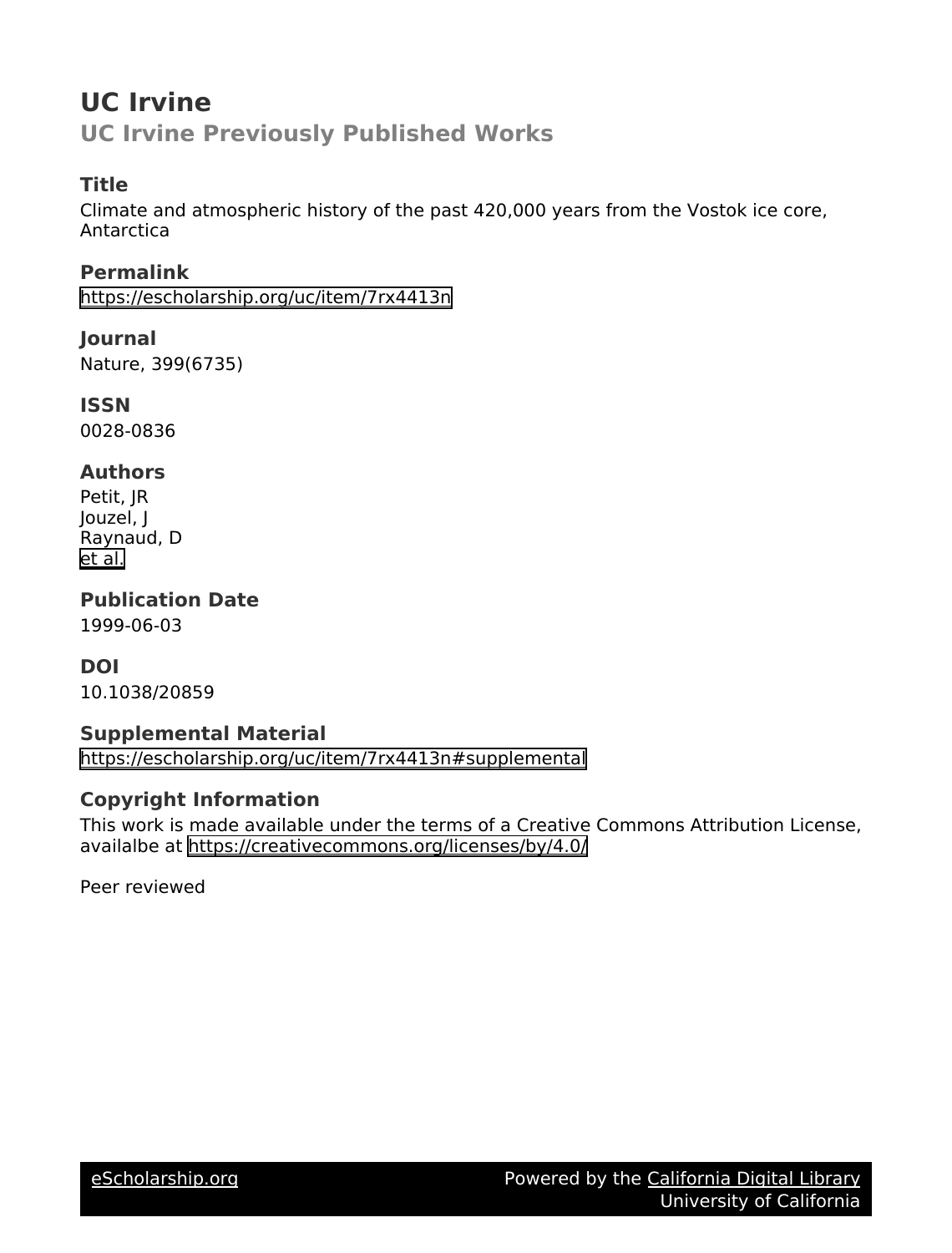# **Climate and atmospheric history of the past 420,000 years from the Vostok ice core, Antarctica**

J. R. Petit\*, J. Jouzel†, D. Raynaud\*, N. I. Barkov‡, J.-M. Barnola\*, I. Basile\*, M. Bender§, J. Chappellaz\*, M. Davisk, G. Delaygue†, M. Delmotte\*, V. M. Kotlyakov¶, M. Legrand\*, V. Y. Lipenkov‡, C. Lorius\*, L. Pépin\*, C. Ritz\*, E. Saltzman|| & M. Stievenard†

\* *Laboratoire de Glaciologie et Ge´ophysique de l'Environnement, CNRS, BP96, 38402, Saint Martin d'He`res Cedex, France*

† *Laboratoire des Sciences du Climat et de l'Environnement (UMR CEA/CNRS 1572), L'Orme des Merisiers, Baˆt. 709, CEA Saclay, 91191 Gif-sur-Yvette Cedex, France* ‡ *Arctic and Antarctic Research Institute, Beringa Street 38, 199397, St Petersburg, Russia*

§ *Department of Geosciences, Princeton University, Princeton, New Jersey 08544-1003, USA*

k *Rosenstiel School of Marine and Atmospheric Science, University of Miami, 4600 Rickenbacker Causeway, Miami, Florida 33149, USA*

¶ *Institute of Geography, Staromonetny, per 29, 109017, Moscow, Russia*

**The recent completion of drilling at Vostok station in East Antarctica has allowed the extension of the ice record of atmospheric composition and climate to the past four glacial–interglacial cycles. The succession of changes through each climate cycle and termination was similar, and atmospheric and climate properties oscillated between stable bounds. Interglacial periods differed in temporal evolution and duration. Atmospheric concentrations of carbon dioxide and methane correlate well with Antarctic air-temperature throughout the record. Present-day atmospheric burdens of these two important greenhouse gases seem to have been unprecedented during the past 420,000 years.**

............................................................................................................................... .........................................................................................................................

The late Quaternary period (the past one million years) is punctuated by a series of large glacial–interglacial changes with cycles that last about 100,000 years (ref. 1). Glacial–interglacial climate changes are documented by complementary climate records $1,2$ largely derived from deep sea sediments, continental deposits of flora, fauna and loess, and ice cores. These studies have documented the wide range of climate variability on Earth. They have shown that much of the variability occurs with periodicities corresponding to that of the precession, obliquity and eccentricity of the Earth's orbit<sup>1,3</sup>. But understanding how the climate system responds to this initial orbital forcing is still an important issue in palaeoclimatology, in particular for the generally strong  $\sim$  100,000-year (100-kyr) cycle.

Ice cores give access to palaeoclimate series that includes local temperature and precipitation rate, moisture source conditions, wind strength and aerosol fluxes of marine, volcanic, terrestrial, cosmogenic and anthropogenic origin. They are also unique with their entrapped air inclusions in providing direct records of past changes in atmospheric trace-gas composition. The ice-drilling project undertaken in the framework of a long-term collaboration between Russia, the United States and France at the Russian Vostok station in East Antarctica (78° S, 106° E, elevation 3,488 m, mean temperature −55 °C) has already provided a wealth of such information for the past two glacial–interglacial cycles $4-13$ . Glacial periods in Antarctica are characterized by much colder temperatures, reduced precipitation and more vigorous large-scale atmospheric circulation. There is a close correlation between Antarctic temperature and atmospheric concentrations of  $CO<sub>2</sub>$  and  $CH<sub>4</sub>$  (refs 5, 9). This discovery suggests that greenhouse gases are important as amplifiers of the initial orbital forcing and may have significantly contributed to the glacial–interglacial changes<sup>14-16</sup>. The Vostok ice cores were also used to infer an empirical estimate of the sensitivity of global climate to future anthropogenic increases of greenhousegas concentrations<sup>15</sup>.

The recent completion of the ice-core drilling at Vostok allows us to considerably extend the ice-core record of climate properties at this site. In January 1998, the Vostok project yielded the deepest ice core ever recovered, reaching a depth of 3,623 m (ref. 17). Drilling then stopped  $\sim$ 120 m above the surface of the Vostok lake, a deep subglacial lake which extends below the ice sheet over a large area<sup>18</sup>, in order to avoid any risk that drilling fluid would contaminate the lake water. Preliminary data<sup>17</sup> indicated that the Vostok ice-core record extended through four climate cycles, with ice slightly older than 400 kyr at a depth of 3,310 m, thus spanning a period comparable to that covered by numerous oceanic<sup>1</sup> and continental<sup>2</sup> records.

Here we present a series of detailed Vostok records covering this  $\sim$ 400-kyr period. We show that the main features of the more recent Vostok climate cycle resemble those observed in earlier cycles. In particular, we confirm the strong correlation between atmospheric greenhouse-gas concentrations and Antarctic temperature, as well as the strong imprint of obliquity and precession in most of the climate time series. Our records reveal both similarities and differences between the successive interglacial periods. They suggest the lead of Antarctic air temperature, and of atmospheric greenhousegas concentrations, with respect to global ice volume and Greenland air-temperature changes during glacial terminations.

#### **The ice record**

The data are shown in Figs 1, 2 and 3 (see Supplementary Information for the numerical data). They include the deuterium content of the ice ( $\delta D_{\text{ice}}$ , a proxy of local temperature change), the dust content (desert aerosols), the concentration of sodium (marine aerosol), and from the entrapped air the greenhouse gases  $\mathrm{CO}_2$  and CH<sub>4</sub>, and the  $\delta^{18}O$  of O<sub>2</sub> (hereafter  $\delta^{18}O_{\text{atm}}$ ) which reflects changes in global ice volume and in the hydrological cycle<sup>19</sup>. ( $\delta$ D and  $\delta^{18}$ O are defined in the legends to Figs 1 and 2, respectively.) All these measurements have been performed using methods previously described except for slight modifications (see figure legends).

The detailed record of  $\delta D_{\text{ice}}$  (Fig. 1) confirms the main features of the third and fourth climate cycles previously illustrated by the coarse-resolution record<sup>17</sup>. However, a sudden decrease from interglacial-like to glacial-like values, rapidly followed by an abrupt return to interglacial-like values, occurs between 3,320 and 3,330 m.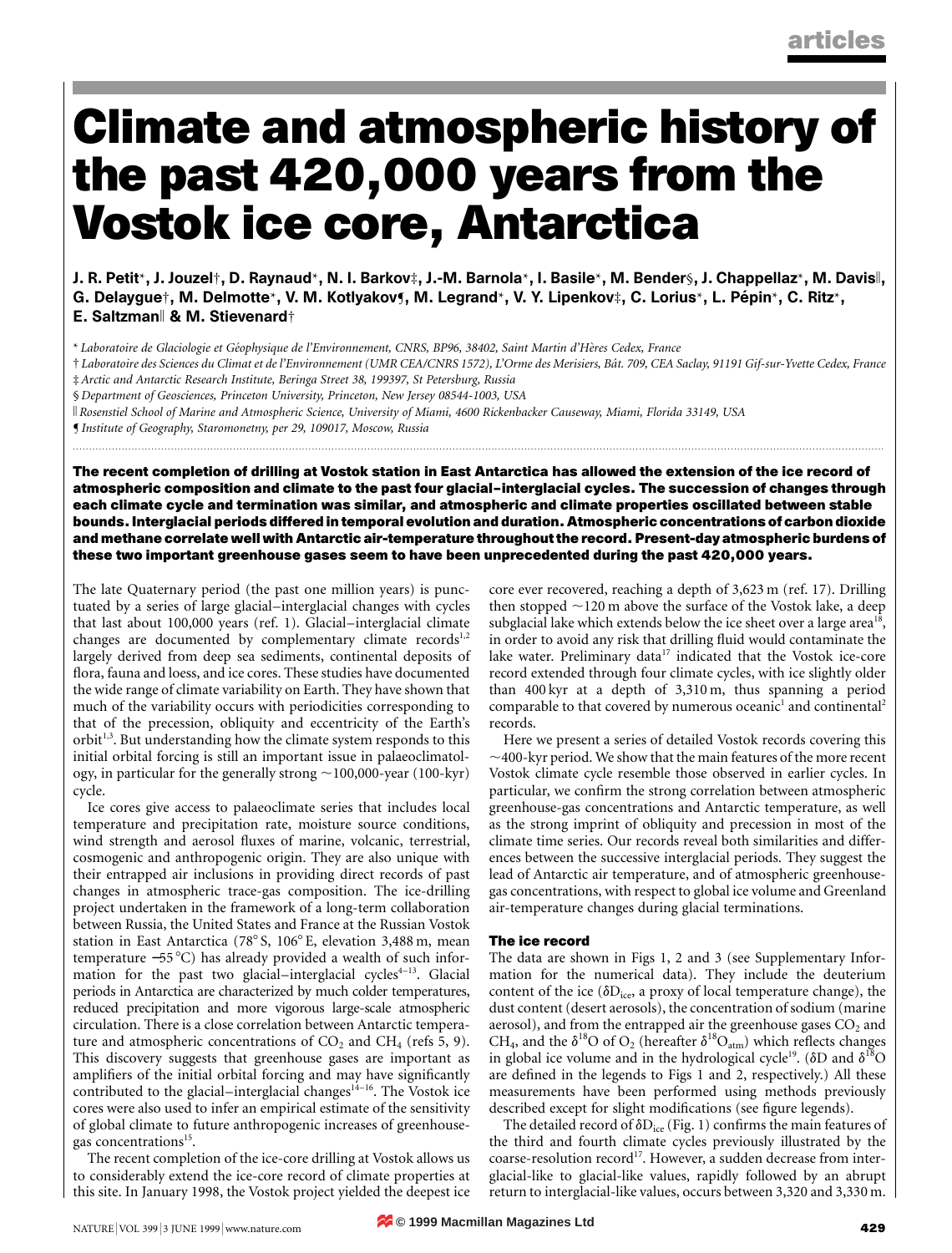In addition, a transition from low to high  $CO<sub>2</sub>$  and  $CH<sub>4</sub>$  values (not shown) occurs at exactly the same depth. In undisturbed ice, the transition in atmospheric composition would be found a few metres lower (due to the difference between the age of the ice and the age of the gas<sup>20</sup>). Also, three volcanic ash layers, just a few centimetres apart but inclined in opposite directions, have been observed—10 m

above this  $\delta D$  excursion (3,311 m). Similar inclined layers were observed in the deepest part of the GRIP and GISP2 ice cores from central Greenland, where they are believed to be associated with ice flow disturbances. Vostok climate records are thus probably disturbed below these ash layers, whereas none of the six records show any indication of disturbances above this level. We therefore limit





Measurement accuracy (1 $\sigma$ ) is better than 1‰. Inset, the detailed deuterium profile for the lowest part of the record showing a  $\delta D$  excursion between 3,320 and 3,330 m.  $\delta D_{ice}$ (in ‰) = [(D/H)<sub>sample</sub>/(D/H)<sub>SMOW</sub> - 1] × 1,000.



#### Age (yr BP)

Figure 2 Vostok time series and ice volume. Time series (GT4 timescale for ice on the lower axis, with indication of corresponding depths on the top axis and indication of the two fixed points at 110 and 390 kyr) of: a, deuterium profile (from Fig. 1); **b**,  $\delta^{18}O_{\text{atm}}$  profile obtained combining published data<sup>11,13,30</sup> and 81 new measurements performed below 2,760 m. The age of the gas is calculated as described in ref. 20; c, seawater  $\delta^{18}O$  (ice volume proxy) and marine isotope stages adapted from Bassinot et al.<sup>26</sup>; **d**, sodium profile obtained by combination of published and new measurements (performed both at LGGE and RSMAS) with a mean sampling interval of 3–4 m (ng g<sup>-1</sup> or p.p.b); and e, dust profile (volume of particles measured using a Coulter counter) combining published data<sup>10,13</sup> and extended below 2,760 m, every 4 m on the average (concentrations are expressed in µg g<sup>−1</sup> or p.p.m. assuming that Antarctic dust has a density of 2,500 kg m<sup>−3</sup>).  $\delta^{18}O_{\text{atm}}$ (in ‰) = [( $^{18}O/^{16}O$ )<sub>sample</sub>/( $^{18}O/^{16}O$ )<sub>standard</sub> - 1] × 1,000; standard is modern air composition.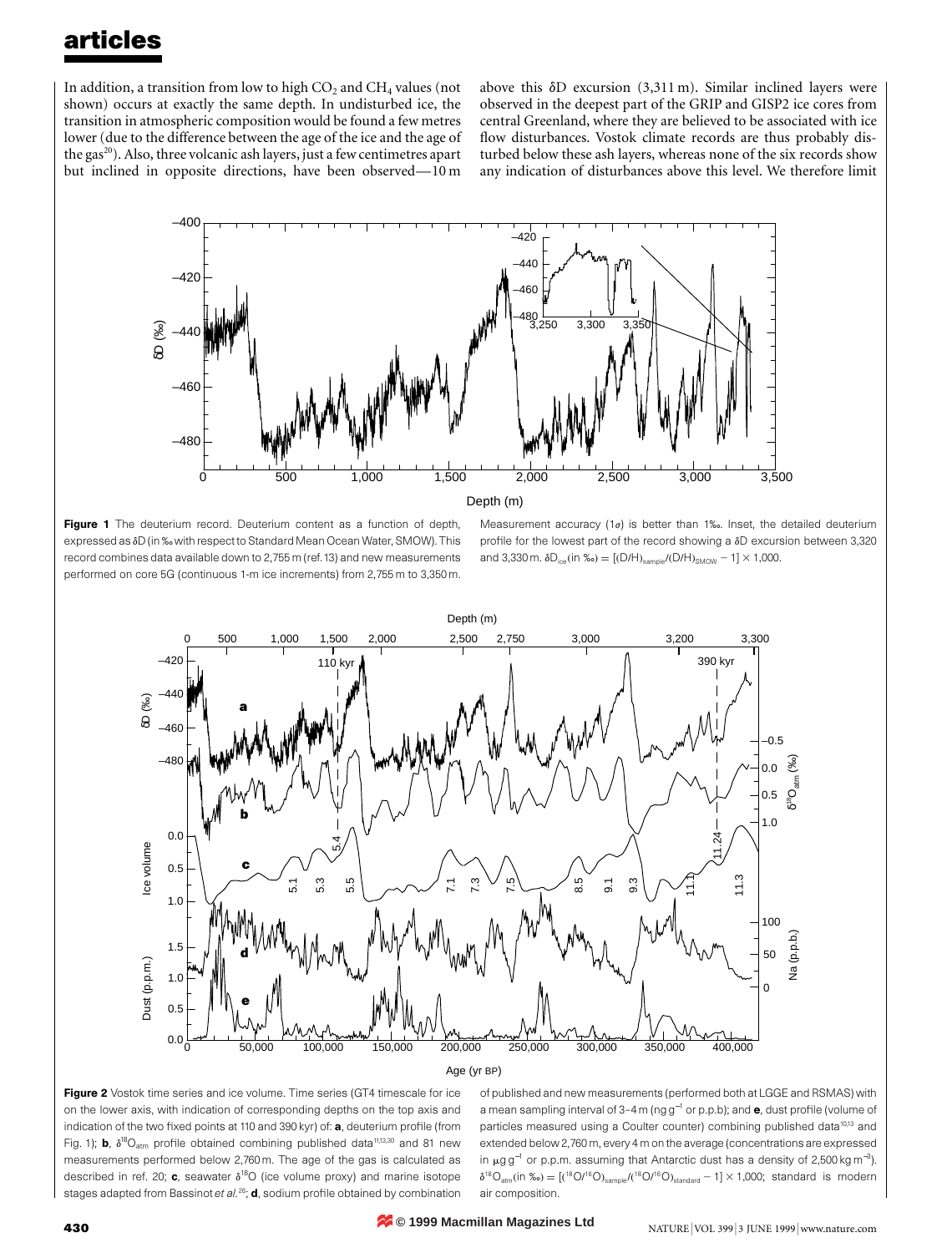the discussion of our new data sets to the upper 3,310 m of the ice core, that is, down to the interglacial corresponding to marine stage 11.3.

Lorius *et al.*<sup>4</sup> established a glaciological timescale for the first climate cycle of Vostok by combining an ice-flow model and an iceaccumulation model. This model was extended and modified in several studies $12,13$ . The glaciological timescale provides a chronology based on physics, which makes no assumption about climate forcings or climate correlation except for one or two adopted control ages. Here, we further extend the Extended Glaciological Timescale (EGT) of Jouzel *et al.*<sup>12</sup> to derive GT4, which we adopt as our primary chronology (see Box 1). GT4 provides an age of 423 kyr at a depth of 3,310 m.

#### **Climate and atmospheric trends**

**Temperature.** As a result of fractionation processes, the isotopic content of snow in East Antarctica ( $\delta$ D or  $\delta^{18}$ O) is linearly related to the temperature above the inversion level,  $T<sub>1</sub>$ , where precipitation forms, and also to the surface temperature of the precipitation site,  $T_S$  (with  $\Delta T_I = 0.67 \Delta T_S$ , see ref. 6). We calculate temperature changes from the present temperature at the atmospheric level as  $\Delta T_{\rm I} = (\Delta \delta D_{\rm ice} - 8 \Delta \delta^{18} \text{O}_{\rm sw})/9$ , where  $\Delta \delta^{18} \text{O}_{\rm sw}$  is the globally averaged change from today's value of seawater  $\delta^{18}O$ , and 9‰ per °C is the spatial isotope/temperature gradient derived from deuterium data in this sector of East Antarctica<sup>21</sup>. We applied the above relationship to calculate  $\Delta T_S$ . This approach underestimates  $\Delta T_S$ by a factor of  $\sim$ 2 in Greenland<sup>22</sup> and, possibly, by up to 50% in Antarctica<sup>23</sup>. However, recent model results suggest that any underestimation of temperature changes from this equation is small for Antarctica<sup>24,25</sup>.

To calculate  $\Delta T_I$  from  $\delta D$ , we need to adopt a curve for the change in the isotopic composition of sea water versus time and correlate it with Vostok. We use the stacked  $\delta^{18}O_{sw}$  record of Bassinot *et al.*<sup>26</sup>, scaled with respect to the V19-30 marine sediment record over their common part that covers the past 340 kyr (ref. 27) (Fig. 2). To avoid distortions in the calculation of  $\Delta T_I$  linked with dating uncertainties, we correlate the records by performing a peak to peak adjustment between the ice and ocean isotopic records. The  $\delta^{18}O_{sw}$ correction corresponds to a maximum  $\Delta T_{\text{I}}$  correction of  $\sim$ 1 °C and associated uncertainties are therefore small. We do not attempt to correct  $\Delta T_1$  either for the change of the altitude of the ice sheet or for the origin of the ice upstream of Vosto $k^{13}$ ; these terms are very poorly known and, in any case, are also small  $(<1°C)$ .

The overall amplitude of the glacial–interglacial temperature change is  $\sim$ 8 °C for  $\Delta T_I$  (inversion level) and  $\sim$ 12 °C for  $\Delta T_S$ , the temperature at the surface (Fig. 3). Broad features of this record are thought to be of large geographical significance (Antarctica and part of the Southern Hemisphere), at least qualitatively. When examined in detail, however, the Vostok record may differ from coastal<sup>28</sup> sites in East Antarctica and perhaps from West Antarctica as well.

Jouzel *et al.*<sup>13</sup> noted that temperature variations estimated from deuterium were similar for the last two glacial periods. The third and fourth climate cycles are of shorter duration than the first two cycles in the Vostok record. The same is true in the deep-sea record, where the third and fourth cycles span four precessional cycles rather than five as for the last two cycles (Fig. 3). Despite this difference, one observes, for all four climate cycles, the same 'sawtooth' sequence of a warm interglacial (stages 11.3, 9.3, 7.5 and 5.5), followed by increasingly colder interstadial events, and ending with a rapid return towards the following interglacial. The





thermal conductivity chromatographic detector has been replaced by a flame ionization detector which measures  $CO<sub>2</sub>$  after its transformation into  $CH<sub>4</sub>$ . The mean resolution of the  $CO<sub>2</sub>$  (CH<sub>4</sub>) profile is about 1,500 (950) years. It goes up to about 6,000 years for  $CO<sub>2</sub>$  in the fractured zones and in the bottom part of the record, whereas the CH4 time resolution ranges between a few tens of years to 4,500 years. The overall accuracy for  $CH_4$  and  $CO_2$  measurements are  $\pm 20$  p.p.b.v. and 2–3 p.p.m.v., respectively. No gravitational correction has been applied.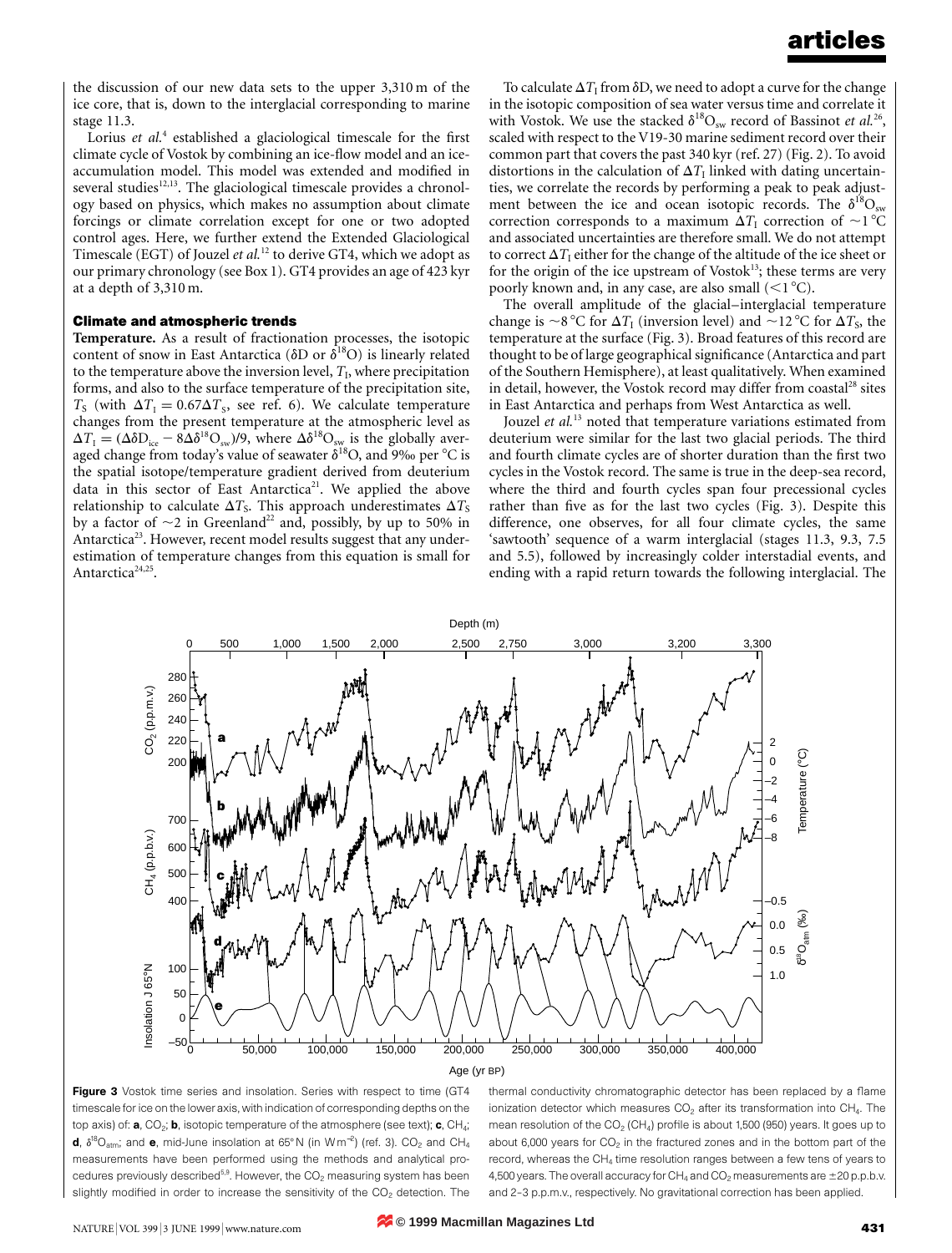coolest part of each glacial period occurs just before the glacial termination, except for the third cycle. This may reflect the fact that the June  $65^{\circ}$ N insolation minimum preceding this transition (255 kyr ago) has higher insolation than the previous one (280 kyr ago), unlike the three other glacial periods. Nonetheless, minimum

#### Box 1 The Vostok glaciological timescale

We use three basic assumptions<sup>12</sup> to derive our glaciological timescale (GT4); (1) the accumulation rate has in the past varied in proportion to the derivative of the water vapour saturation pressure with respect to temperature at the level where precipitation forms (see section on the isotope temperature record), (2) at any given time the accumulation between Vostok and Dome B (upstream of Vostok) varies linearly with distance along the line connecting those two sites, and (3) the Vostok ice at 1,534 m corresponds to marine stage 5.4 (110 kyr) and ice at 3,254 m corresponds to stage 11.2.4 (390 kyr).

Calculation of the strain-induced thinning of annual layers is now performed accounting for the existence of the subglacial Vostok lake. Indeed, running the ice-flow model<sup>48</sup> with no melting and no basal sliding as done for  $EGT<sup>12</sup>$  leads to an age  $>1,000$  kyr for the deepest level we consider here (3,310 m), which is much too old. Instead, we now allow for moderate melting and sliding. These processes diminish thinning for the lower part of the core and provide younger chronologies. We ran this age model<sup>48</sup> over a large range of values of the model parameters (presentday accumulation at Vostok, *A*, melting rate, *M*, and fraction of horizontal velocity due to base sliding, *S*) with this aim of matching the assumed ages at 1,534 and 3,254 m. This goal was first achieved (ages of 110 and 392 kyr) with  $A = 1.96$  g cm<sup>-2</sup> yr<sup>-1</sup>, and M and S equal respectively to 0.4 mm yr<sup>−</sup><sup>1</sup> and 0.7 for the region 60 km around Vostok where the base is supposed to reach the melting point (we set  $M = 0$  and  $S = 0$  elsewhere). These values are in good agreement with observations for *A*  $(2.00 \pm 0.04$  g cm<sup>-2</sup> yr<sup>-1</sup> over the past 200 yr) and correspond to a reasonable set of parameters for *M* and *S*. We adopt this glaciological timescale (GT4), which gives an age of 423 kyr at 3,310 m, without further tuning (Fig. 2). GT4 never differs by more than 2 kyr from EGTover the last climate cycle and, in qualitative agreement with recent results<sup>49</sup>, makes termination I slightly older (by  $\sim$  700 yr). We note that it provides a reasonable age for stage 7.5 (238 kyr) whereas Jouzel *et al.*<sup>13</sup> had to modify EGT for the second climate cycle by increasing the accumulation by 12% for ages older than 110 kyr. GT4 never differs by more than 4 kyr from the orbitally tuned timescale of Waelbroeck et al.<sup>50</sup> (defined back to 225 kyr), which is within the estimated uncertainty of this latter timescale. Overall, we have good arguments<sup>11,50-52</sup> to claim that the accuracy of GT4 should be better than  $\pm 5$  kyr for the past 110 kyr.

The strong relationship between  $\delta^{18}O_{atm}$  and mid-June 65° N insolation changes (see text and Fig. 3) enables us to further evaluate the overall quality of GT4. We can use each well-marked transition from high to low  $\delta^{18}O_{\text{atm}}$  to define a 'control point' giving an orbitally tuned age. The midpoint of the last  $\delta^{18}O_{atm}$  transition (~10 kyr ago) has nearly the same age as the insolation maximum (11 kyr). We assume that this correspondence also holds for earlier insolation maxima. The resulting control points (Fig. 3 and Table 1) are easy to define for the period over which the precessional cycle is well imprinted in 65°N insolation (approximately between 60 and 340 kyr) but not during stages 2 and 10 where insolation changes are small. The agreement between the  $\delta^{18}O_{\text{atm}}$  control points and GT4 is remarkably good given the simple assumptions of both approaches. This conclusion stands despite the fact that we do not understand controls on  $\delta^{18}O_{\text{atm}}$  sufficiently well enough to know about the stability of its phase with respect to insolation. We assume that the change in phase does not exceed  $\pm 6$  kyr (1/4 of a precessional period).

We conclude that accuracy of GT4 is always better than  $\pm$  15 kyr, better than  $\pm$ 10 kyr for most of the record, and better than  $\pm$ 5 kyr for the last 110 kyr. This timescale is quite adequate for the discussions here which focus on the climatic information contained in the Vostok records themselves.

temperatures are remarkably similar, within  $1^{\circ}$ C, for the four climate cycles. The new data confirm that the warmest temperature at stage 7.5 was slightly warmer than the Holocene<sup>13</sup>, and show that stage 9.3 (where the highest deuterium value, −414.8‰, is found) was at least as warm as stage 5.5. That part of stage 11.3, which is present in Vostok, does not correspond to a particularly warm climate as suggested for this period by deep-sea sediment records $2^9$ . As noted above, however, the Vostok records are probably disturbed below 3,310 m, and we may not have sampled the warmest ice of this interglacial. In general, climate cycles are more uniform at Vostok than in deep-sea core records<sup>1</sup>. The climate record makes it unlikely that the West Antarctic ice sheet collapsed during the past 420 kyr (or at least shows a marked insensitivity of the central part of East Antarctica and its climate to such a disintegration).

The power spectrum of  $\Delta T_I$  (Fig. 4) shows a large concentration of variance (37%) in the 100-kyr band along with a significant concentration (23%) in the obliquity band (peak at 41 kyr). This strong obliquity component is roughly in phase with the annual insolation at the Vostok site<sup>4,6,15</sup>. The variability of annual insolation at  $78^{\circ}$  S is relatively large, 7% (ref. 3). This supports the notion that annual insolation changes in high southern latitudes influence Vostok temperature<sup>15</sup>. These changes may, in particular, contribute to the initiation of Antarctic warming during major terminations, which (as we show below) herald the start of deglaciation.

There is little variance (11%) in  $\Delta T_1$  around precessional periodicities (23 and 19 kyr). In this band, the position of the spectral peaks is affected by uncertainties in the timescale. To illustrate this point, we carried out, as a sensitivity test, a spectral analysis using the control points provided by the  $\delta^{18}O_{\text{atm}}$  record (see Table 1). The position and strength of the 100- and 40-kyr-spectral peaks are unaffected, whereas the power spectrum is significantly modified for periodicities lower than 30 kyr.

 $\mathbf{Insolation.}\, \delta^{18}\mathrm{O}_{\mathrm{atm}}$  strongly depends on climate and related properties, which reflect the direct or indirect influence of insolation<sup>19</sup>. As a result, there is a striking resemblance between  $\delta^{18} \mathrm{O}_{\mathrm{atm}}$  and mid-June insolation at  $65^{\circ}$ N for the entire Vostok record (Fig. 3). This provides information on the validity of our glaciological timescale



Figure 4 Spectral properties of the Vostok time series. Frequency distribution (in cycles yr<sup>−</sup><sup>1</sup> ) of the normalized variance power spectrum (arbitrary units). Spectral analysis was done using the Blackman-Tukey method (calculations were performed with the Analyseries software $47$ ): **a**, isotopic temperature; **b**, dust; **c**, sodium; **d**,  $\delta^{18}\mathrm{O}_{\mathrm{atm}}$ ; **e**, CO<sub>2</sub>; and **f**, CH<sub>4</sub>. Vertical lines correspond to periodicities of 100, 41, 23 and 19 kyr.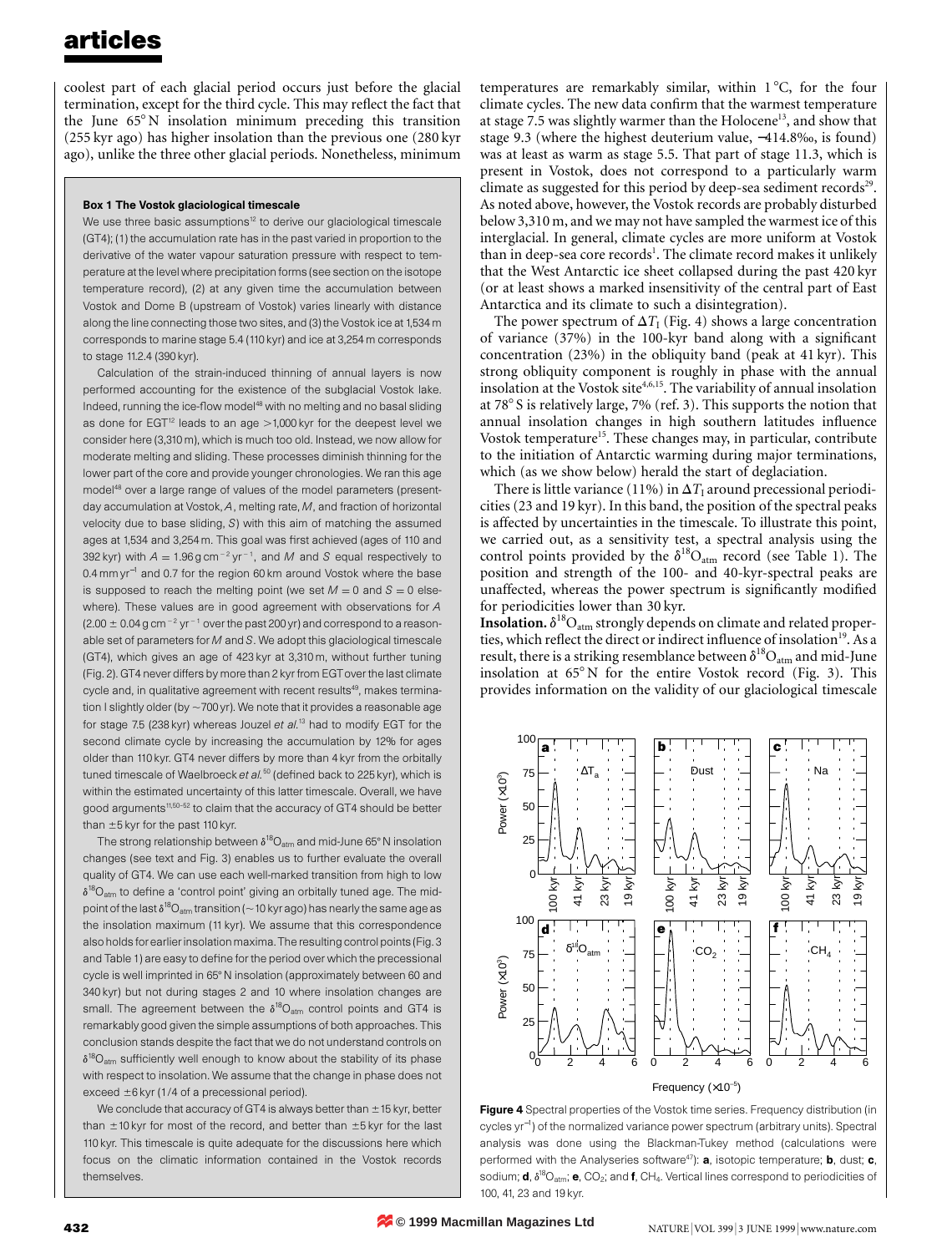(see Box 1). The precessional frequencies, which do not account for much variance in  $\Delta T_I$ , are strongly imprinted in the  $\delta^{18}O_{\text{atm}}$  record (36% of the variance in this band, Fig. 4). In addition, the remarkable agreement observed back to stage 7.5 between the amplitude of the filtered components of the mid-June insolation at  $65^{\circ}$  N and  $\delta^{18}O_{\text{atm}}$  in the precessional band<sup>13</sup> holds true over the last four climate cycles (not shown). As suggested by the high variance of  $\delta^{18}O_{atm}$  in the precessional band, this orbital frequency is also reflected in the Dole effect, the difference between  $\delta^{18}O_{atm}$  and  $\delta^{18}O_{\text{sw}}$  confirming results obtained on the last two climate cycles<sup>19,30</sup>. **Aerosols.** Figure 2 shows records of aerosols of different origins. The sodium record represents mainly sea-salt aerosol entrained from the ocean surface, whereas the dust record corresponds to the small size fraction ( $\sim$ 2  $\mu$ m) of the aerosol produced by the continent. The extension of the Vostok record confirms much higher fallout during cold glacial periods than during interglacials. Concentrations range up to 120 ng g<sup>−</sup><sup>1</sup> , that is, 3 to 4 times the Holocene value, for sea-salt. For dust, they rise from about  $50 \text{ ng g}^{-1}$  during interglacials to 1,000–2,000 ng g<sup>−</sup><sup>1</sup> during cold stages 2, 4, 6, 8 and 10.

The sodium concentration is closely anti-correlated with isotopic temperature ( $r^2 = -0.70$  over the past 420 kyr). The power spectrum of the sodium concentration, like that of  $\Delta T_{\rm b}$  shows periodicities around 100, 40 and 20 kyr (Fig. 4). Conditions prevailing during the present-day austral winter could help explain the observed glacial/interglacial changes in sodium. The seasonal increase of marine aerosol observed in the atmosphere and snow at the South Pole in September<sup>31</sup> corresponds to the maximum extent of sea ice; this is because the more distant source effect is compensated by the greater cyclonic activity, and by the more efficient zonal and meridional atmospheric circulation probably driven by the steeper meridional (ocean–Antarctica) temperature gradient. These modern winter conditions may be an analogue for glacial climates, supporting the apparent close anti-correlation between sodium concentration and temperature at Vostok.

The extension of the Vostok dust record confirms that continental aridity, dust mobilization and transport are more prevalent during glacial climates, as also reflected globally in many dust records (see ref. 10 and references therein). The presence of larger particles in the Vostok record, at least during the Last Glacial Maximum<sup>10</sup>, indicates that the atmospheric circulation at high southern latitudes was more turbulent at that time. Lower atmospheric moisture content and reduced hydrological fluxes may also have contributed significantly (that is, one order of magnitude<sup>32</sup>) to the very large increases of dust fallout during full glacial periods because of a lower aerosol-removal efficiency.

Unlike sodium concentration, the dust record is not well correlated with temperature (see below) and shows large concentrations of variance in the 100- and 41-kyr spectral bands (Fig. 4). The

| Table 1 Comparison of the glaciological timescale and orbitally derived<br>information |                             |                  |                     |
|----------------------------------------------------------------------------------------|-----------------------------|------------------|---------------------|
| Depth<br>(m)                                                                           | Insolation maximum<br>(kyr) | Age GT4<br>(kyr) | Difference<br>(kyr) |
| 305                                                                                    | 11                          | 10               |                     |
| 900                                                                                    | 58                          | 57               |                     |
| 1,213                                                                                  | 84                          | 83               |                     |
| 1,528                                                                                  | 105                         | 105              | 0                   |
| 1.863                                                                                  | 128                         | 128              | 0                   |
| 2,110                                                                                  | 151                         | 150              |                     |
| 2.350                                                                                  | 176                         | 179              | $-3$                |
| 2,530                                                                                  | 199                         | 203              | $-4$                |
| 2,683                                                                                  | 220                         | 222              | $-2$                |
| 2,788                                                                                  | 244                         | 239              | 5                   |
| 2,863                                                                                  | 265                         | 255              | 10                  |
| 2,972                                                                                  | 293                         | 282              | 11                  |
| 3,042                                                                                  | 314                         | 301              | 13                  |
| 3.119                                                                                  | 335                         | 322              | 13                  |

Control points were derived assuming a correspondence between maximum 65°N mid-June insolation and  $\delta^{18}O_{\rm atm}$  mid-transitions. Age GT4 refers to the age of the gas obtained after correction for the gas-age/ice-age differences

Vostok dust record is, in this respect, similar to the tropical Atlantic dust record of de Menocal<sup>33</sup> who attributes these spectral characteristics to the progressive glaciation of the Northern Hemisphere and the greater involvement of the deep ocean circulation. We suggest that there also may be some link between the Vostok dust record and deep ocean circulation through the extension of sea ice in the South Atlantic Ocean, itself thought to be coeval with a reduced deep  $\alpha$  ocean circulation<sup>34</sup>. Our suggestion is based on the fact that the dust source for the East Antarctic plateau appears to be South America, most likely the Patagonian plain, during all climate states of the past 420 kyr (refs 35, 36). The extension of sea ice in the South Atlantic during glacial times greatly affects South American climate, with a more northerly position of the polar front and the belt of Westerlies pushed northward over the Andes. This should lead, in these mountainous areas, to intense glacial and fluvial erosion, and to colder and drier climate with extensive dust mobilization (as evidenced by glacial loess deposits in Patagonia). Northward extension of sea ice also leads to a steeper meridional temperature gradient and to more efficient poleward transport. Therefore, Vostok dust peaks would correspond to periods of increased seaice extent in the South Atlantic Ocean, probably associated with reduced deep ocean circulation (thus explaining observed similarities with the tropical ocean dust record $33$ ).

**Greenhouse gases.** The extension of the greenhouse-gas record shows that the main trends of  $CO<sub>2</sub>$  and  $CH<sub>4</sub>$  concentration changes are similar for each glacial cycle (Fig. 3). Major transitions from the lowest to the highest values are associated with glacial–interglacial transitions. At these times, the atmospheric concentrations of  $CO<sub>2</sub>$ rises from 180 to 280–300 p.p.m.v. and that of  $CH_4$  rises from 320– 350 to 650–770 p.p.b.v. There are significant differences between the CH4 concentration change associated with deglaciations. Termination III shows the smallest  $CH<sub>4</sub>$  increase, whereas termination IV shows the largest (Fig. 5). Differences in the changes over deglaciations are less significant for  $CO<sub>2</sub>$ . The decrease of  $CO<sub>2</sub>$  to the minimum values of glacial times is slower than its increase towards interglacial levels, confirming the sawtooth record of this property.  $CH<sub>4</sub>$  also decreases slowly to its background level, but with a series of superimposed peaks whose amplitude decreases during the course of each glaciation. Each CH4 peak is itself characterized by rapid increases and slower decreases, but our resolution is currently inadequate to capture the detail of millennial-scale  $CH<sub>4</sub>$  variations. During glacial inception, Antarctic temperature and CH<sub>4</sub> concentrations decrease in phase. The  $CO<sub>2</sub>$  decrease lags the temperature decrease by several kyr and may be either steep (as at the end of interglacials 5.5 and 7.5) or more regular (at the end of interglacials 9.3 and 11.3). The differences in concentration–time profiles of  $CO<sub>2</sub>$ and  $CH_4$  are reflected in the power spectra (Fig. 4). The 100-kyr component dominates both  $CO<sub>2</sub>$  and  $CH<sub>4</sub>$  records. However, the obliquity and precession components are much stronger for CH4 than for  $CO<sub>2</sub>$ .

The extension of the greenhouse-gas record shows that presentday levels of  $CO_2$  and  $CH_4$  ( $\sim$ 360 p.p.m.v. and  $\sim$ 1,700 p.p.b.v., respectively) are unprecedented during the past 420 kyr. Pre-industrial Holocene levels ( $\sim$ 280 p.p.m.v. and  $\sim$  650 p.p.b.v., respectively) are found during all interglacials, while values higher than these are found in stages 5.5, 9.3 and 11.3 (this last stage is probably incomplete), with the highest values during stage 9.3 (300 p.p.m.v. and 780 p.p.b.v., respectively).

The overall correlation between our  $\mathrm{CO}_2$  and  $\mathrm{CH}_4$  records and the Antarctic isotopic temperature<sup>5,9,16</sup> is remarkable ( $r^2 = 0.71$  and 0.73 for  $CO<sub>2</sub>$  and  $CH<sub>4</sub>$ , respectively). This high correlation indicates that  $CO<sub>2</sub>$  and  $CH<sub>4</sub>$  may have contributed to the glacial–interglacial changes over this entire period by amplifying the orbital forcing along with albedo, and possibly other changes<sup>15,16</sup>. We have calculated the direct radiative forcing corresponding to the  $CO<sub>2</sub>$ , CH<sub>4</sub> and  $N_2O$  changes<sup>16</sup>. The largest  $CO_2$  change, which occurs between stages 10 and 9, implies a direct radiative warming of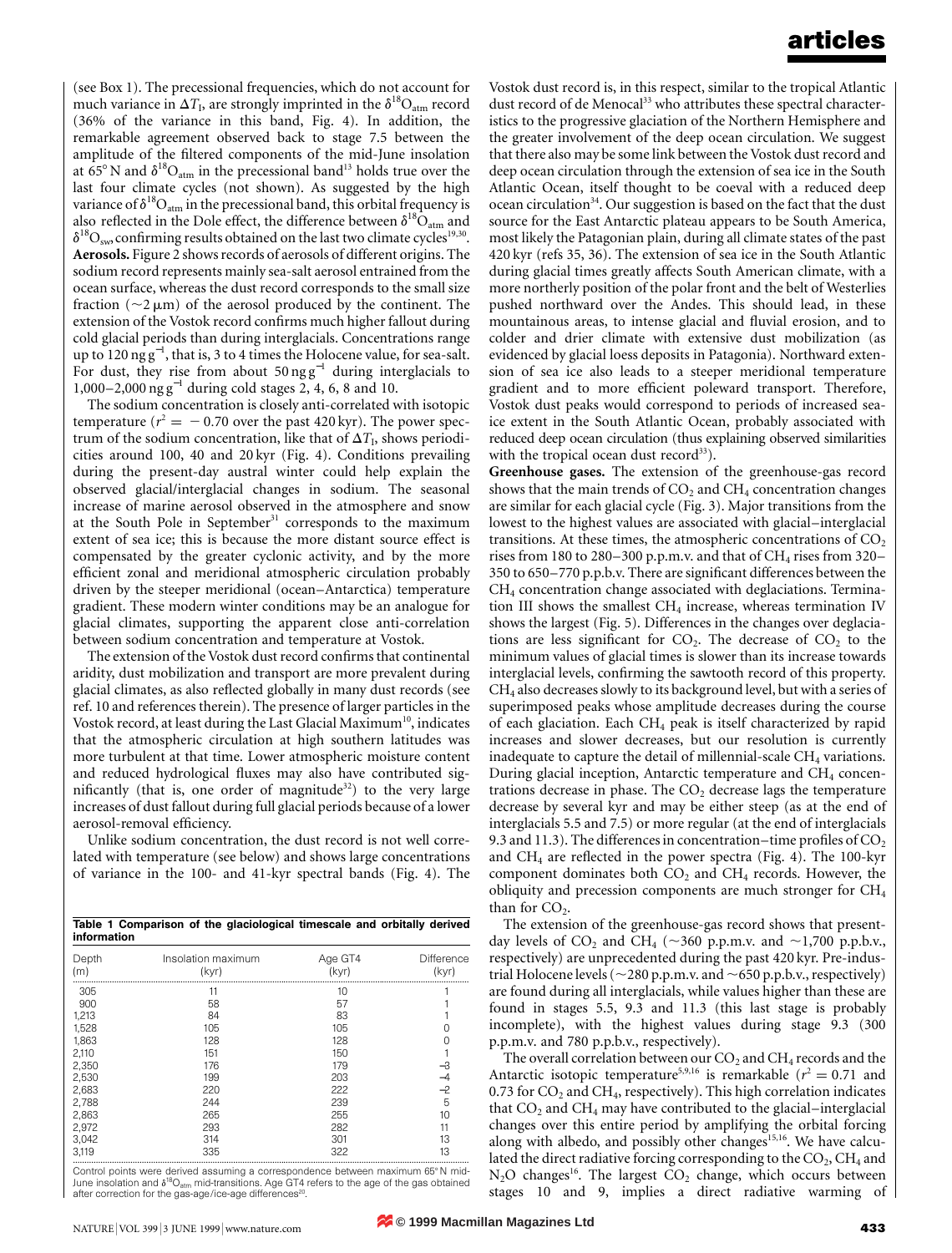

Figure 5 Vostok time series during glacial terminations. Variations with respect to time (GT4) of: **a**, dust; **b**,  $\delta$ D of ice (temperature proxy); **c**, CO<sub>2</sub>; **d**, CH<sub>4</sub>; and **e**,  $\delta^{\rm 18} \rm O_{atm}$ 

 $\Delta T_{\text{rad}} = 0.75 \text{ °C}$ . Adding the effects of CH<sub>4</sub> and N<sub>2</sub>O at this termination increases the forcing to  $0.95\,^{\circ}\text{C}$  (here we assume that  $N_2O$  varies with climate as during termination  $I^{37}$ ). This initial forcing is amplified by positive feedbacks associated with water vapour, sea ice, and possibly clouds (although in a different way for a 'doubled  $CO_2$ ' situation than for a glacial climate<sup>38</sup>). The total glacial–interglacial forcing is important ( $\sim$ 3 Wm<sup>-2</sup>), representing 80% of that corresponding to the difference between a 'doubled  $CO<sub>2</sub>$ ' world and modern  $CO<sub>2</sub>$  climate. Results from various climate simulations<sup>39,40</sup> make it reasonable to assume that greenhouse gases have, at a global scale, contributed significantly (possibly about half, that is,  $2-3$ °C) to the globally averaged glacial–interglacial temperature change.

#### **Glacial terminations and interglacials**

Our complete Vostok data set allows us to examine all glacial commencements and terminations of the past 420 kyr. We can examine the time course of the following five properties during these events:  $\delta D_{\text{ice}}$ , dust content,  $\delta^{18}O_{\text{atm}}$ ,  $CO_2$  and  $CH_4$  (Fig. 5). We consider that, during the terminations,  $\delta^{18}O_{atm}$  tracks  $\delta^{18}O_{sw}$  with a lag of  $\sim$ 2 kyr (ref. 11), the response time of the atmosphere to changes in  $\delta^{18}O_{\rm sw}$ .  $\delta^{18}O_{\rm atm}$  can thus be taken as an indicator of the large ice-volume changes associated with the deglaciations. Broecker and Henderson<sup>41</sup> recently supported this interpretation for the last two terminations and discussed its limitations. Our extended  $\delta^{18}O_{atm}$  record indeed reinforces such an interpretation, as it shows that the amplitudes of  $\delta^{18}O_{\text{atm}}$  changes parallel  $\delta^{18}O_{\text{sw}}$ changes for all four terminations.  $\delta^{18}O_{sw}$  changes are similar for terminations I, II and IV (1.1–1.2‰) but much smaller for termination III (~0.6‰). The same is true for  $\delta^{18}O_{\rm atm}$  (1.4–1.5‰ for I, II and IV, and 0.8‰ for III).

A striking feature of the Vostok deuterium record is that the Holocene, which has already lasted 11 kyr, is, by far, the longest stable warm period recorded in Antarctica during the past 420 kyr (Fig. 5). Interglacials 5.5 and 9.3 are different from the Holocene, but similar to each other in duration, shape and amplitude. During each of these two events, there is a warm period of  $\sim$ 4 kyr followed by a relatively rapid cooling and then a slower temperature decrease (Fig. 5), rather like some North Atlantic deep-sea core records $42$ . Stage 7.5 is different in all respects, with a slightly colder maximum,

for glacial terminations I to IV and the subsequent interglacial periods (Holocene, stage 5.5, stage 7.5 and stage 9.3).

a more spiky shape, and a much shorter duration (7 kyr at midtransition compared with 17 and 20 kyr for stages 5.5 and 9.3, respectively). This difference between stage 7.5 and stages 5.5 or 9.3 may result from the different configuration of the Earth's orbit (in particular concerning the phase of precession with respect to obliquity<sup>3</sup>). Termination III is also peculiar as far as terrestrial aerosol fallout is concerned. Terminations I, II and IV are marked by a large decrease in dust; high glacial values drop to low interglacial values by the mid-point of the  $\delta D_{ice}$  increase. But for termination III, the dust concentration decreases much earlier, with low interglacial values obtained just before a slight cooling event, as for termination I (for which interglacial values are reached just before the 'Antarctic Cold Reversal').

Unlike termination I, other terminations show, with our present resolution, no clear temperature anomalies equivalent to the Antarctic Cold Reversal<sup>6</sup> (except possibly at the very beginning of termination III). There are also no older counterparts to the Younger Dryas  $CH_4$  minimum<sup>43</sup>) during terminations II, III and IV given the present resolution of the  $CH_4$  record (which is no better than 1,000–2,000 yr before stage 5).

The sequence of events during terminations III and IV is the same as that previously observed for terminations I and II. Vostok temperature,  $CO<sub>2</sub>$  and  $CH<sub>4</sub>$  increase in phase during terminations. Uncertainty in the phasing comes mainly from the sampling frequency and the ubiquitous uncertainty in gas-age/ice-age differences (which are well over  $\pm 1$  kyr during glaciations and terminations). In a recent paper, Fischer et al.<sup>44</sup> present a CO<sub>2</sub> record, from Vostok core, spanning the past three glacial terminations. They conclude that  $CO<sub>2</sub>$  concentration increases lagged Antarctic warmings by 600  $\pm$  400 years. However, considering the large gas-age/iceage uncertainty (1,000 years, or even more if we consider the accumulation-rate uncertainty), we feel that it is premature to infer the sign of the phase relationship between  $CO<sub>2</sub>$  and temperature at the start of terminations. We also note that their discussion relates to early deglacial changes, not the entire transitions.

An intriguing aspect of the deglacial  $CH<sub>4</sub>$  curves is that the atmospheric concentration of  $CH<sub>4</sub>$  rises slowly, then jumps to a maximum value during the last half of the deglacial temperature rise. For termination I, the  $CH<sub>4</sub>$  jump corresponds to a rapid Northern Hemisphere warming (Bölling/Allerød) and an increase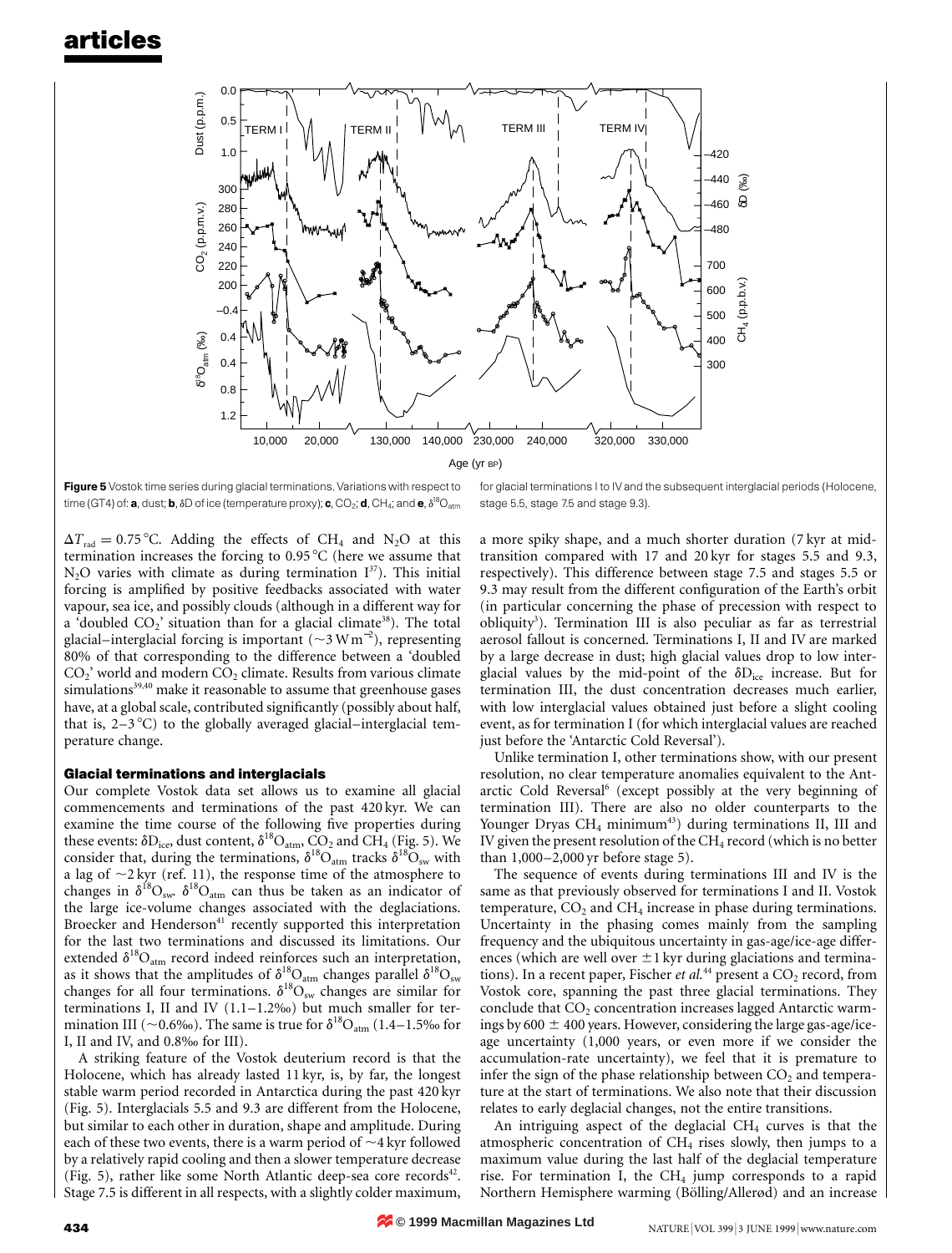in the rate of Northern Hemisphere deglaciation (meltwater pulse  $IA)^{43}$ . We speculate that the same is true for terminations II, III and IV. Supportive evidence comes from the  $\delta^{18}O_{\text{atm}}$  curves. During each termination,  $\delta^{18}O_{\rm atm}$  begins falling rapidly, signalling intense deglaciation, within 1 kyr of the  $CH<sub>4</sub>$  jump. The lag of deglaciation and Northern Hemisphere warming with respect to Vostok temperature warming is apparently greater during terminations II and IV ( $\sim$ 9 kyr) than during terminations I and III ( $\sim$ 4–6 kyr). The changes in northern summer insolation maxima are higher during terminations II and IV, whereas the preceding southern summer insolation maxima are higher during terminations I and III. We speculate that variability in phasing from one termination to the next reflects differences in insolation curves<sup>41</sup> or patterns of abyssal circulation during glacial maximum. Our results suggest that the same sequence of climate forcings occurred during each termination: orbital forcing (possibly through local insolation changes, but this is speculative as we have poor absolute dating) followed by two strong amplifiers, with greenhouse gases acting first, and then deglaciation enhancement via ice-albedo feedback. The end of the deglaciation is then characterized by a clear  $CO<sub>2</sub>$  maximum for terminations II, III and IV, while this feature is less marked for the Holocene.

Comparison of  $CO<sub>2</sub>$  atmospheric concentration changes with variations of other properties illuminates oceanic processes influencing glacial–interglacial  $CO<sub>2</sub>$  changes. As already noted for terminations I and  $II<sup>41</sup>$ , the sequence of climate events described above rules out the possibility that rising sea level induces the  $CO<sub>2</sub>$  increase at the beginning of terminations. On the other hand, the small  $CO<sub>2</sub>$ variations associated with Heinrich events<sup>45</sup> suggest that the formation of North Atlantic Deep Water does not have a large effect on CO<sub>2</sub> concentrations. Our record shows similar relative amplitudes of atmospheric  $CO<sub>2</sub>$  and Vostok temperature changes for the four terminations. Also, values of both  $CO<sub>2</sub>$  and temperature are significantly higher during stage 7.5 than during stages 7.1 and 7.3, whereas the deep-sea core ice volume record exhibits similar levels for these three stages. These similarities between changes in atmospheric  $CO<sub>2</sub>$  and Antarctic temperature suggest that the oceanic area around Antarctica plays a role in the long-term  $CO<sub>2</sub>$  change. An influence of high southern latitudes is also suggested by the comparison with the dust profile, which exhibits a maximum during the periods of lowest  $CO<sub>2</sub>$ . The link between dust and  $CO<sub>2</sub>$ variations could be through the atmospheric input of iron<sup>46</sup>. Alternatively, we suggest a link through deep ocean circulation and sea ice extent in the Southern Ocean, both of which play a role in ocean  $CO<sub>2</sub>$  ventilation and, as suggested above, in the dust input over East Antarctica.

#### **New constraints on past climate change**

As judged from Vostok records, climate has almost always been in a state of change during the past 420 kyr but within stable bounds (that is, there are maximum and minimum values of climate properties between which climate oscillates). Significant features of the most recent glacial–interglacial cycle are observed in earlier cycles. Spectral analysis emphasises the dominance of the 100-kyr cycle for all six data series except  $\delta^{18}O_{\rm atm}$  and a strong imprint of 40and/or 20-kyr periodicities despite the fact that the glaciological dating is tuned by fitting only two control points in the 100-kyr band.

Properties change in the following sequence during each of the last four glacial terminations, as recorded in Vostok. First, the temperature and atmospheric concentrations of  $CO<sub>2</sub>$  and  $CH<sub>4</sub>$  rise steadily, whereas the dust input decreases. During the last half of the temperature rise, there is a rapid increase in  $CH<sub>4</sub>$ . This event coincides with the start of the  $\delta^{18}O_{\text{atm}}$  decrease. We believe that the rapid CH4 rise also signifies warming in Greenland, and that the deglacial  $\delta^{18}O_{atm}$  decrease records rapid melting of the Northern Hemisphere ice sheets. These results suggest that the same sequence

of climate forcing operated during each termination: orbital forcing (with a possible contribution of local insolation changes) followed by two strong amplifiers, greenhouse gases acting first, then deglaciation and ice-albedo feedback. Our data suggest a significant role of the Southern Ocean in regulating the long-term changes of atmospheric  $CO<sub>2</sub>$ .

The Antarctic temperature was warmer, and atmospheric  $CO<sub>2</sub>$ and  $CH<sub>4</sub>$  concentrations were higher, during interglacials 5.5 and 9.3 than during the Holocene and interglacial 7.5. The temporal evolution and duration of stages 5.5 and 9.3 are indeed remarkably similar for all properties recorded in Vostok ice and entrapped gases. As judged from the Vostok record, the long, stable Holocene is a unique feature of climate during the past 420 kyr, with possibly profound implications for evolution and the development of civilizations. Finally,  $CO<sub>2</sub>$  and  $CH<sub>4</sub>$  concentrations are strongly correlated with Antarctic temperatures; this is because, overall, our results support the idea that greenhouse gases have contributed significantly to the glacial–interglacial change. This correlation, together with the uniquely elevated concentrations of these gases today, is of relevance with respect to the continuing debate on the future of Earth's climate.

Received 20 January; accepted 14 April 1999.

- 1. Imbrie, J. *et al*. On the structure and origin of major glaciation cycles. 1. Linear responses to Milankovich forcing. *Paleoceanography* **7,** 701–738 (1992).
- 2. Tzedakis, P. C. *et al*. Comparison of terrestrial and marine records of changing climate of the last 500,000 years. *Earth Planet. Sci. Lett.* **150,** 171–176 (1997).
- 3. Berger, A. L. Long-term variations of daily insolation and Quaternary climatic change. *J. Atmos. Sci.* **35,** 2362–2367 (1978).
- 4. Lorius, C. *et al*. A 150,000-year climatic record from Antarctic ice. *Nature* **316,** 591–596 (1985).
- 5. Barnola, J. M., Raynaud, D., Korotkevich, Y. S. & Lorius, C. Vostok ice cores provides 160,000-year record of atmospheric CO2. *Nature* **329,** 408–414 (1987).
- 6. Jouzel, J. *et al*. Vostok ice core: a continuous isotope temperature record over the last climatic cycle (160,000 years). *Nature* **329,** 402–408 (1987).
- 7. Raisbeck, G. M. *et al*. Evidence for two intervals of enhanced 10Be deposition in Antarctic ice during the last glacial period. *Nature* **326,** 273–277 (1987).
- 8. Legrand, M., Lorius, C., Barkov, N. I. & Petrov, V. N. Vostok (Antarctic ice core): atmospheric chemistry changes over the last climatic cycle (160,000 years). *Atmos. Environ.* **22,** 317–331 (1988). 9. Chappellaz, J., Barnola, J.-M., Raynaud, D., Korotkevich, Y. S. & Lorius, C. Ice-core record of
- atmospheric methane over the past 160,000 years. *Nature* **127–131** (1990). 10. Petit, J. R. *et al*. Paleoclimatological implications of the Vostok core dust record. *Nature* **343,** 56–58
- (1990). 11. Sowers, T. *et al*. 135 000 year Vostok—SPECMAP common temporal framework. *Paleoceanography* **8,** 737–766 (1993).
- 12. Jouzel, J.*et al*. Extending the Vostok ice-core record of palaeoclimate to the penultimate glacial period. *Nature* **364,** 407–412 (1993).
- 13. Jouzel, J.*et al*. Climatic interpretation of the recently extended Vostok ice records. *Clim. Dyn.* **12,** 513– 521 (1996).
- 14. Genthon, C. *et al.* Vostok ice core: climatic response to  $CO<sub>2</sub>$  and orbital forcing changes over the last climatic cycle. *Nature* **329,** 414–418 (1987).
- 15. Lorius, C., Jouzel, J., Raynaud, D., Hansen, J. & Le Treut, H. Greenhouse warming, climate sensitivity and ice core data. *Nature* **347,** 139–145 (1990).
- 16. Raynaud, D. *et al*. The ice record of greenhouse gases. *Science* **259,** 926–934 (1993).
- 17. Petit, J. R. *et al*. Four climatic cycles in Vostok ice core. *Nature* **387,** 359–360 (1997).
- 18. Kapitza, A. P., Ridley, J. K., Robin, G. d. Q., Siegert, M. J. & Zotikov, I. A. A large deep freshwater lake beneath the ice of central East Antarctica. *Nature* **381,** 684–686 (1996).
- 19. Bender, M., Sowers, T. & Labeyrie, L. D. The Dole effect and its variation during the last 130,000 years as measured in the Vostok core. *Glob. Biogeochem. Cycles* **8,** 363–376 (1994).
- 20. Barnola, J. M., Pimienta, P., Raynaud, D. & Korotkevich, Y. S.  $CO_2$  climate relationship as deduced from the Vostok ice core: a re-examination based on new measurements and on a re-evaluation of the air dating. *Tellus B* **43,** 83–91 (1991).
- 21. Lorius, C. & Merlivat, L. in *Isotopes and Impurities in Snow and Ice. Proc. the Grenoble Symp. Aug./Sept. 1975* 127–137 (Publ. 118, IAHS, 1977).
- 22. Dahl-Jensen, D. *et al*. Past temperatures directly from the Greenland ice sheet. *Science* **282,** 268–271 (1998).
- 23. Salamatin, A. N. *et al*. Ice core age dating and paleothermometer calibration on the basis of isotopes and temperature profiles from deep boreholes at Vostok station (East Antarctica). *J. Geophys. Res.* **103,** 8963–8977 (1998).
- 24. Krinner, G., Genthon, C. & Jouzel, J. GCM analysis of local influences on ice core d signals. *Geophys. Res. Lett.* **24,** 2825–2828 (1997).
- 25. Hoffmann, G., Masson, V. & Jouzel, J. Stable water isotopes in atmospheric general circulation models. *Hydrol. Processes* (in the press).
- 26. Bassinot, F. C. *et al*. The astronomical theory of climate and the age of the Brunhes-Matuyama magnetic reversal. *Earth Planet. Sci. Lett.* **126,** 91–108 (1994).
- 27. Shackleton, N. J., Imbrie, J. & Hall, M. A. Oxygen and carbon isotope record of East Pacific core V19- 30: implications for the formation of deep water in the late Pleistocene North Atlantic. *Earth Planet. Sci. Lett.* **65,** 233–244 (1983).
- 28. Steig,E. *et al*. Synchronous climate changes in Antarctica and the North Atlantic. *Science* **282,** 92–95 (1998).
- 29. Howard, W. A warm future in the past. *Nature* **388,** 418–419 (1997).
- 30. Malaize´, B., Paillard, D., Jouzel, J. & Raynaud, D. The Dole effect over the last two glacial-interglacial cycles. *J. Geophys. Res.* (in the press).
- 31. Legrand, M. & Delmas, R. J. Formation of HCl in the Antarctic atmosphere. *J. Geophys. Res.* **93,** 7153– 7168 (1987).
- 32. Yung, Y. K., Lee, T., Chung-Ho & Shieh, Y. T. Dust: diagnostic of the hydrological cycle during the last glacial maximum. *Science* **271,** 962–963 (1996).